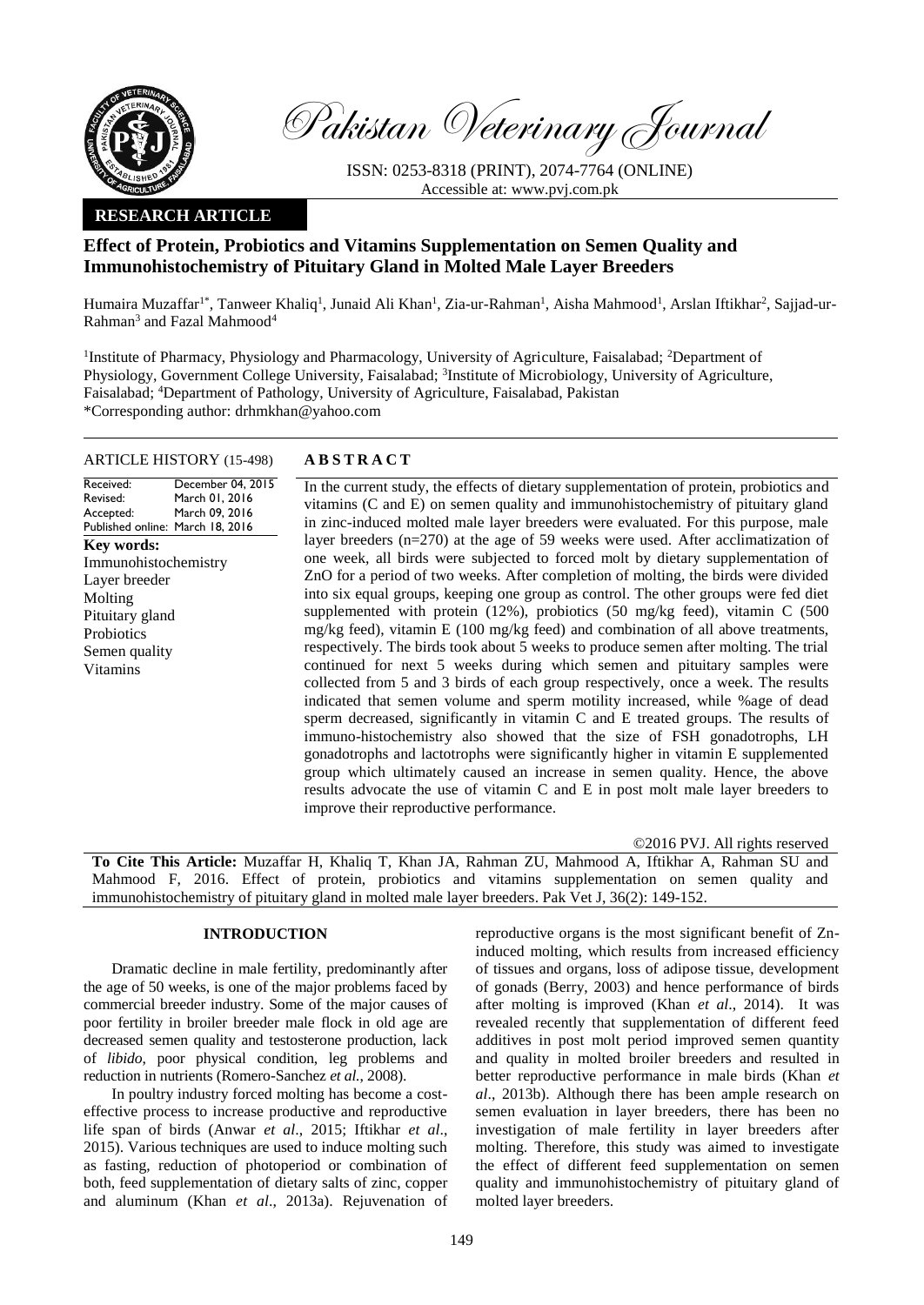## **MATERIALS AND METHODS**

**Experimental birds and their treatments:** A total of 270 White Leghorn breeder males (Bovans®) at the age of 59 weeks were used. After 7 days of acclimatization period, they were subjected to forced molt through dietary inclusion of ZnO (3g/kg feed) with moderate decline in lighting schedule from 16 hours to 12 hours (Khan *et al*., 2012a). The phase of molting continued for two weeks. After molting, birds were divided randomly into six groups with 45 birds in each group. One group was kept as control, four groups were fed diet supplemented with protein (12%), probiotics (Protexin®; 50 mg/kg feed), vitamin C (500 mg/kg) and vitamin E (90 mg/kg), respectively, while the 6th group was fed the combination of above mentioned supplementations for a period of 5 weeks. Semen production started after 5 weeks of molting and semen samples were collected weekly for the next 5 weeks.

**Semen collection and evaluation:** Semen was collected from five birds per group through abdominal massage method as described by Burrows and Quinn (1937). Semen volume was determined by aspirating the semen into a graduated insulin syringe. The sperm motility was assessed by placing a drop of semen on a clean slide and observing under the microscope. Motility was expressed as the percent of motile spermatozoa with rapid forward movement. Sperm concentration was estimated with Neubauer hemocytometer. Eosin-nigrosin staining was used to perform the assessment of live and dead spermatozoa (Khan *et al*., 2013a).

**Immunohistochemistry of pituitary gland:** For the collection of pituitary glands, birds (three birds per group) were slaughtered once a week for five weeks. Pituitary glands were removed from birds immediately after slaughter and kept in Bouin's Hollande solution for 24 hours, followed by dipping in 4% formaldehyde. Then pituitary samples were processed for immunohistochemistry as described by Sandhu *et al*. (2010). Briefly, individual samples were mounted on Poly-L-Lysine slides. After rehydration and dewaxing, mounted sections were treated with hydrogen peroxide block for 10 minutes. Then, prediluted (1:200) primary LH antibody was applied on the section and incubated for 2 hours. A drop of secondary antibody (Biotinylated goat anti-rabbit IgG) solution was poured on the tissue and incubated for 10 min. After washing, streptavidin peroxidase was applied on the sections for 30 min. Then sections were incubated for 10 min with diluted chromogen and DAB substrate (1:50). The same procedure was repeated for other sections and primary antibodies for FSH, GH and ovine prolactin were applied to differentiate between different cell types. The quantitative analysis was performed under compound microscope using Image J Software (Image J 1.44P Wayne Rasband, National Institutes of Health, Bethesda, MD, USA) to measure cell size and area.

**Statistical analysis:** The data were subjected to two-way ANOVA and Duncan Multiple Range test by using the software package GraphPad Prism 5.04®. Results were accepted as significant at P<0.05.

## **RESULTS**

Overall mean semen volume, sperm concentration, motility, and dead sperm percentage are given in Table 1. The results obtained for semen traits revealed that overall mean semen volume and sperm motility significantly increased (P<0.05) in vitamin C and E treated groups. Concentration of sperms did not differ among the groups, while percentage of dead sperms reduced significantly (P<0.05) in vitamin C and E fed group as compared to control and other treated groups. The results of immunohistochemistry (Table 2 and Table 3) revealed that as a result of vitamin E supplementation, cell size, cell area, nucleus size and nucleus area of FSH and LH gonadotrophs and lactotrophs increased significantly (P<0.05). There was non-significant difference in cell size, cell area, nucleus size and nucleus area of somatotrophs. The combined effect of probiotics, protein, vitamin E and C was not as good as individual effect of vitamin E and C.

## **DISCUSSION**

In present study, overall sperm motility and semen volume were increased, while the percentage of dead sperm was reduced, significantly in birds supplemented with vitamin E and C. The volume of cock semen ranges from 0.5 to 1 ml, but the amount below or above this is attained commonly (McGoven, 2002). Previous researchers also concluded that volume of semen, concentration of total sperm, motility and liveability in broiler breeder males were enhanced significantly by dietary inclusion of vitamin E @ 200-300 mg/kg (Lin *et al*., 2005; Cerolini *et al*., 2006; Biswas *et al*., 2009). In sperm cells, mitochondria are present in abundance which supply energy for sperm motility. In damaged mitochondria, production of ROS (reactive oxygen species) increased significantly due to which the function of mitochondria in sperm cells is affected negatively. Vitamin E and C react with free radicals and stable ROOH group is produced. It has been proposed that biological stability to the membrane of spermatozoa is provided by vitamin E (Siegel *et al*., 2001). The scavenging ability of vitamin E and C may be responsible for higher sperm motility and increased semen volume in this study.

It has been reported that with increasing age, there was decline in fertility of male birds (Romero-Sanchez *et al*., 2008). Reduced vitamin E level in testes has been linked with this age related drop in fertility of cockerels which can be restored with supplementation of vitamin E at the rate of 200 mg/kg of feed (Surai *et al*., 2000). It was also observed in experimental quails that fertility decreased in the absence of vitamin E in diet and was restored when vitamin E was supplemented (Biswas *et al*., 2007). Conventionally, vitamin E is known as antisterility vitamin (Khan, 2011) and is an important lipid soluble antioxidant (Panda and Cherian, 2014). In the membrane of sperm cells, a major chain breaking antioxidant is vitamin E. All three types of free radical, namely,  $H_2O_2$ , hydroxyl radical and superoxide are scavenged by vitamin E (Makker *et al*., 2009). It was reported that lipid peroxidation in biological membrane is inhibited by vitamin E which acts as scavenger of alkoxyl [LO-] and lipid peroxyl [LOO-] radicals (Lin *et al*., 2005; Zaniboni *et al*., 2006).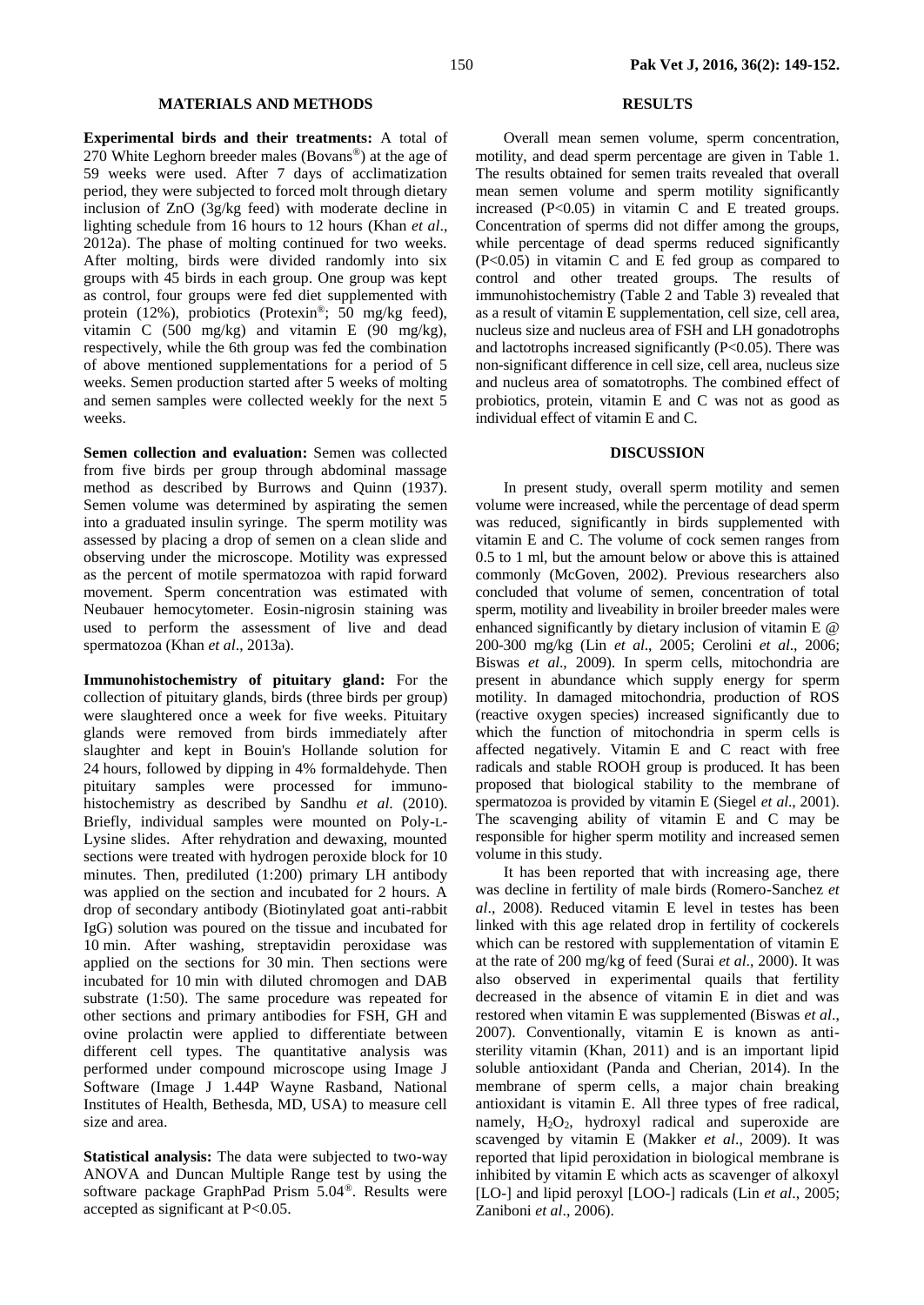Table 1: Mean semen volume, sperm motility, dead sperm percentage and sperm concentration in different groups of post molt male layer breeders

| Groups      | Semen volume (mL) | Sperm motility (%) | Dead sperm percentage (%) | Sperm count (×10 <sup>9</sup> /ml) |
|-------------|-------------------|--------------------|---------------------------|------------------------------------|
| Control     | $0.17 \pm 0.01 b$ | $61.08 \pm 0.57$ b | 14.36±0.39a               | $1.17 \pm 0.03$                    |
| 12% CP      | $0.17 \pm 0.01 b$ | $60.48 \pm 0.84$   | 13.77±0.22a               | $1.23 \pm 0.01$                    |
| Probiotics  | $0.17 \pm 0.01 b$ | $61.52 \pm 0.83 b$ | $13.69 \pm 0.21a$         | $1.21 \pm 0.01$                    |
| Vitamin C   | $0.22 \pm 0.02a$  | $67.40 \pm 0.41a$  | 12.15±0.09b               | $1.17 \pm 0.03$                    |
| Vitamin E   | $0.23 \pm 0.02a$  | $68.44 \pm 0.68$ a | 12.50±0.24b               | l.18±0.02                          |
| Combination | $0.16 \pm 0.01 b$ | $60.96 \pm 0.84$   | 14.01±0.34a               | l.20±0.02                          |

Values (mean±SE) within a column bearing different alphabets differ significantly (P<0.05). White Leghorn breeder males in groups 2-5 were fed diet supplemented with crude protein (12%), probiotics (Protexin®; 50 mg/kg feed), vitamin C (500 mg/kg) and vitamin E (90 mg/kg), respectively, while the 6th group was fed the combination of above mentioned supplementations for a period of 5 weeks.

Table 2: Mean cell size (µm±SE) and mean cell area (µm<sup>2</sup>±SE) of FSH gonadotrophs, LH gonadotrophs, somatotrophs and lactotrophs in different trial groups of post molt male layer breeders

| Groups                                                                                     | <b>FSH</b><br>gonadotrophs<br>size | FSH<br>gonadotrophs<br>area | LН<br>gonadotrophs<br>size | LH<br>gonadotrophs<br>area | Somatotrophs<br>size | Somatotrophs<br>area | Lactotrophs<br>size | Lactotrophs<br>Area |
|--------------------------------------------------------------------------------------------|------------------------------------|-----------------------------|----------------------------|----------------------------|----------------------|----------------------|---------------------|---------------------|
| Control                                                                                    | $6.49 \pm 0.14c$                   | $134.8 + 5.45c$             | $5.63 \pm 0.05c$           | $100.6 \pm 1.9c$           | $6.35 \pm 0.08$      | $127.70 \pm 3.15$    | $6.31 \pm 0.07c$    | $126.34 \pm 2.99c$  |
| 12% CP                                                                                     | $6.22 \pm 0.25c$                   | $123.7 + 9.90c$             | $5.67 \pm 0.09c$           | $102.1 \pm 3.36c$          | $6.61 \pm 0.02$      | $140.20 \pm 1.89$    | $6.28 \pm 0.08c$    | $125.00 \pm 3.03c$  |
| Probiotics                                                                                 | $6.25 \pm 0.19c$                   | $124.5 \pm 7.48c$           | $5.61 \pm 0.09c$           | $99.9 \pm 3.42c$           | $6.32 \pm 0.06$      | $128.2 \pm 2.89$     | $6.26 \pm 0.15c$    | $124.32 \pm 5.79c$  |
| Vitamin C                                                                                  | $8.00 \pm 0.24 b$                  | $203.0 \pm 11.8$ b          | $6.73 \pm 0.15$ b          | $143.5 \pm 6.3b$           | $6.38 \pm 0.02$      | $130.61 \pm 2.10$    | $7.50 \pm 0.07$ b   | 177.64±0.07b        |
| Vitamin E                                                                                  | $9.56 \pm 0.23a$                   | $291.3 \pm 14.3a$           | $7.98 \pm 0.18$ a          | $202.6 \pm 9.02a$          | $6.82 \pm 0.20$      | $148.42 \pm 9.75$    | $8.13 \pm 0.11a$    | $209.11 \pm 5.90a$  |
| Combination                                                                                | $6.28 \pm 0.12c$                   | $114.0 + 4.53c$             | $5.56 \pm 0.12c$           | 98.14±4.03c                | $6.47 \pm 0.03$      | $134.20 \pm 0.51$    | $6.34 \pm 0.09c$    | $127.00 \pm 3.71c$  |
| Values (mean+SE) within a column bearing different alphabets differ significantly (P<0.05) |                                    |                             |                            |                            |                      |                      |                     |                     |

within a column bearing different alphabets differ significantly (P<0.05).

Table 3: Mean nucleus size (µm±SE) and mean nucleus area (µm<sup>2</sup>±SE) of FSH gonadotrophs, LH gonadotrophs, somatotrophs and lactotrophs in different trial groups of post molt male layer breeders

| Groups      | <b>FSH</b><br>gonadotrophs<br>nucleus size | FSH<br>gonadotrophs<br>nucleus area                                                                                                                                                                                                                 | LН<br>gonadotrophs<br>nucleus size | LH<br>gonadotrophs<br>nucleus area | Somatotrophs<br>nucleus size | <b>Somatotrophs</b><br>nucleus area | Lactotrophs<br>nucleus size | Lactotrophs<br>nucleus area |
|-------------|--------------------------------------------|-----------------------------------------------------------------------------------------------------------------------------------------------------------------------------------------------------------------------------------------------------|------------------------------------|------------------------------------|------------------------------|-------------------------------------|-----------------------------|-----------------------------|
| Control     | $2.14 \pm 0.02c$                           | $14.55 \pm 0.39c$                                                                                                                                                                                                                                   | $2.29 \pm 0.03$ c                  | $16.69 \pm 0.53$ c                 | $2.43 \pm 0.03$              | $18.93 \pm 0.51$                    | $2.36 \pm 0.03c$            | $17.58 \pm 0.46c$           |
| 12% CP      | $2.16 \pm 0.01c$                           | $14.76 \pm 0.16c$                                                                                                                                                                                                                                   | $2.34 \pm 0.03$ c                  | $17.41 \pm 0.46$ c                 | $2.51 \pm 0.03$              | $20.37 \pm 0.49$                    | $2.36 \pm 0.01c$            | $17.55 \pm 0.23c$           |
| Probiotics  | $2.23 \pm 0.03c$                           | $15.70 \pm 0.46c$                                                                                                                                                                                                                                   | $2.34 \pm 0.02$ c                  | $17.45 \pm 0.33c$                  | $2.48 \pm 0.04$              | $19.68 \pm 0.70$                    | $2.38 \pm 0.02c$            | $17.94 \pm 0.30c$           |
| Vitamin C   | $2.53 \pm 0.05$ b                          | $20.15 \pm 0.81$                                                                                                                                                                                                                                    | $2.61 \pm 0.05$ b                  | $21.56 \pm 0.84$ b                 | $2.54 \pm 0.02$              | $20.71 \pm 0.44$                    | $2.72 \pm 0.03$ b           | $23.29 \pm 0.57$ b          |
| Vitamin E   | $2.88 \pm 0.08$ a                          | $26.25 \pm 1.52a$                                                                                                                                                                                                                                   | $2.95 \pm 0.04$ a                  | $27.74 \pm 0.85$ a                 | $2.58 + 0.03$                | $21.33 \pm 0.61$                    | $2.97 \pm 0.02a$            | 27.85±0.38a                 |
| Combination | $2.16 \pm 0.02c$                           | $14.69 \pm 0.23c$<br>Valence of the contract of the contract of the contract of the contract of the contract of the contract of the contract of the contract of the contract of the contract of the contract of the contract of the contract of the | $2.41 \pm 0.01$ c                  | $18.51 \pm 0.27$ c                 | $2.51 \pm 0.02$              | $20.43 \pm 0.45$                    | $2.39 \pm 0.01c$            | $18.10 \pm 0.13c$           |

Values within a column, bearing different alphabets differ significantly (P<0.05).

Similar to the valuable effect of vitamin E, it has been suggested that dietary supplementation of vitamin C improves semen quality in poultry birds. Fertility and semen quality in broiler breeder males were reported to improve by supplementation of vitamin C in diet (Nowaczewski and Kontecka, 2005; Khan *et al*., 2013b).

Pituitary gland is the master gland in the body, as it plays a vital role in many physiological processes including reproduction and growth in addition to various other functions (Anwar *et al.,* 2012). It has been suggested by Sandhu *et al*. (2008) that during and after induced molting, LH gonadotrophs have potency to proliferate. Likewise, it is also reported by Chowdhury and Yoshimura (2002) that during the egg laying resumption process, cell size and area of LH and FSH gonadotrophs increased. In the current study, the cell size and area of LH and FSH gonadotrophs were increased significantly in group supplemented with vitamin E and C. It has been suggested that in pituitary-gonadal axis, an important role is played by vitamin E and C in the production of hormones (Umeda *et al*., 1982).

Lactotrophs and somatotrophs are group of cells which belong to acidophilic classification and have capability to change or modify the hormonal profile of the birds depending upon the physiological state of the birds (Sandhu *et al*., 2010). In the current experiment, there was no significant difference in nucleus size, nucleus area, cell size and cell area of somatotrophs among different groups. In birds, complex and intricate mechanisms control the phenomena of growth. This system includes environment, nutrition and genetics in

addition to other intrinsic physiological and endocrine factors.

Prolactin hormone is released from lactotrophs which takes part in the synthesis of sperm cells and stimulates the testicular growth (Erdost, 2005). The production of LH and FSH is influenced by higher levels of prolactin (Khan *et al*., 2013a). In the present study, the higher cell size and area of lactotrophs in vitamin E and C supplemented groups is associated with better semen quality of birds in these groups.

In the present study, additive effect of vitamin C and E was not observed when they were given in combination. This may be due to antagonism and biological variability among different dietary ingredients (Khan *et al*., 2012b). A negative interaction between antioxidant vitamins in the gastrointestinal tract of broiler birds was reported by Aburto and Britton (1998). Similarly, low protein and addition of probiotics in diet did not show any beneficial effect on semen quality and pituitary gland's cell parameters. These findings may be directly linked to variations in the protein metabolism rate which may lead to increased cellular stress (Iftikhar *et al*., 2015) and hence, results in decreased semen quality.

**Conclusions:** In this study, we attempted to recycle layer breeder male birds through zinc-induced molting and supplemented them with different feed additives, the beneficial effects of which are well documented. We did not find any significant effect of protein and probiotics in this study. In conclusion, these data suggested that vitamin E and C are beneficial in improving the